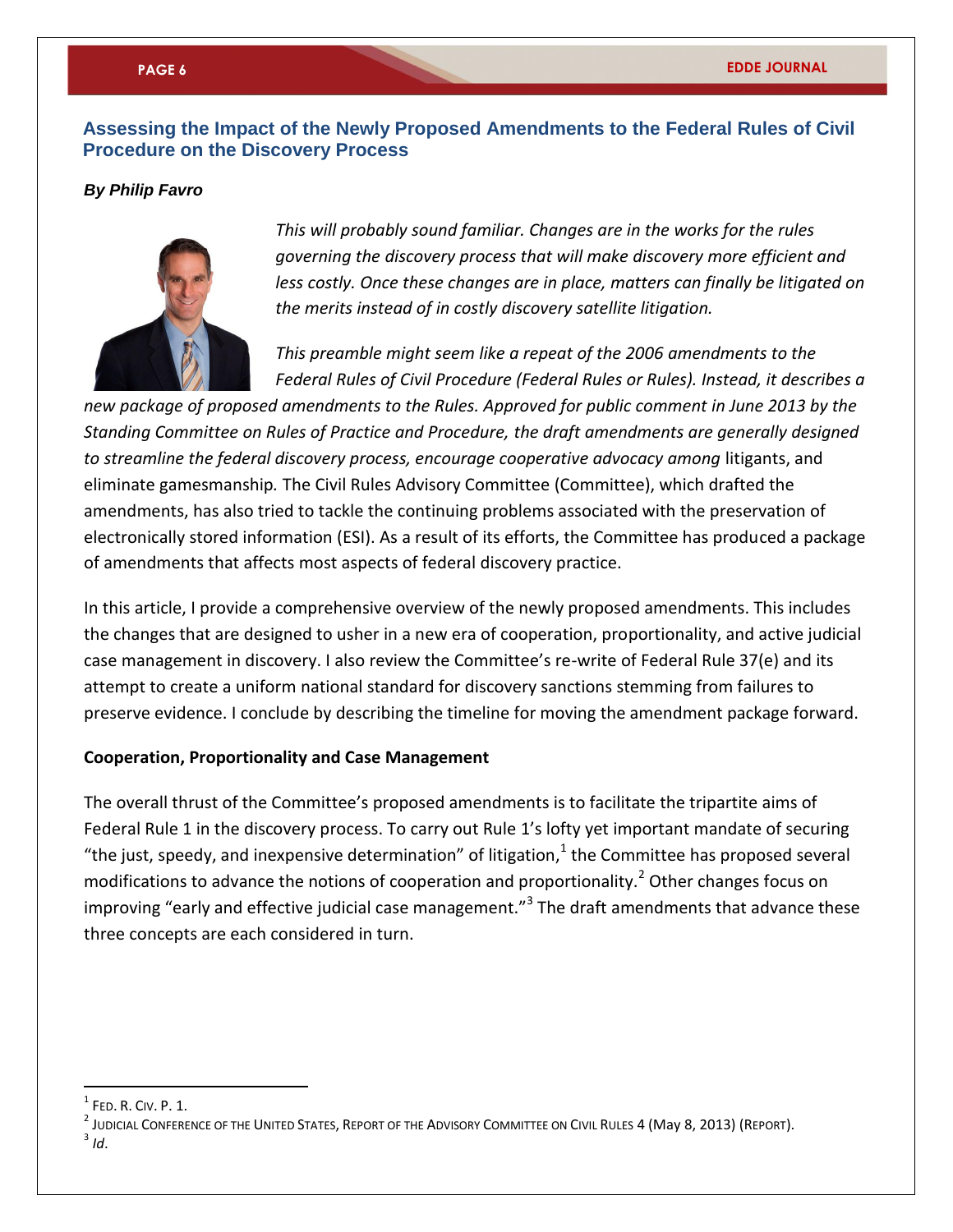### *Cooperation – Rule 1*

To better emphasize the need for cooperative advocacy in discovery, the Committee has recommended that Rule 1 be amended to specify that clients share the responsibility with the court for achieving the rule's objectives. The proposed revisions to the rule (in italics with deletions in strikethrough) read in pertinent part as follows:

[These rules] should be construed*,* and administered*, and employed by the court and the parties* to secure the just, speedy, and inexpensive determination of every action and proceeding.<sup>4</sup>

Even though this concept was already set forth in the Advisory Committee Notes to Rule 1, the Committee felt that an express reference in the rule itself would prompt litigants and their lawyers to engage in more cooperative conduct.<sup>5</sup> Perhaps more importantly, this mandate should also enable judges "to elicit better cooperation when the lawyers and parties fall short."<sup>6</sup> Indeed, such a reference, when coupled with the "stop and think" certification requirement from Federal Rule 26(g), should give jurists more than enough procedural basis to remind counsel and clients of their duty to conduct discovery in a cooperative and cost effective manner.<sup>7</sup>

# *Proportionality – Rules 26, 30, 31, 33, 34, 36*

The logical corollary to cooperation in discovery is proportionality. Proportionality limitations, which require that the benefits of discovery be commensurate with its burdens, have been extant in the Federal Rules since 1983.<sup>8</sup> Nevertheless, they have been invoked too infrequently over the past 30 years to address the problems of over-discovery and gamesmanship that permeate the discovery process.<sup>9</sup> In an effort to spotlight this "highly valued" yet "missing in action" doctrine, the Committee has proposed numerous changes to the current Rules regime.<sup>10</sup> The most significant changes are found in Rules 26(b)(1) and 34(b).

# *Rule 26(b)(1) – Tightening the Scope of Permissible Discovery*

The Committee has proposed that the permissible scope of discovery under Rule 26(b)(1) be modified to spotlight the limitations that proportionality imposes on discovery. Those limitations are presently found in Rule 26(b)(2)(C) and are not readily apparent to many lawyers or judges.<sup>11</sup> The proposed

<sup>4</sup> *Id*. at 17.

<sup>5</sup> *Id*. at 16.

<sup>6</sup> *Id*.

<sup>7</sup> *See Bottoms v. Liberty Life Assurance Co. of Boston*, No. 11-cv-01606-PAB-CBS, 2011 WL 6181423 (D. Colo. Dec. 13, 2011). 8 REPORT, at 9.

<sup>9</sup> *See* Philip J. Favro and Derek P. Pullan, *New Utah Rule 26: A Blueprint for Proportionality under the Federal Rules of Civil Procedure*, 2012 MICH. ST. L. REV. 933, 966 (2012).

<sup>10</sup> REPORT, at 4.

<sup>11</sup> Favro, *supra* Note 9, at 966.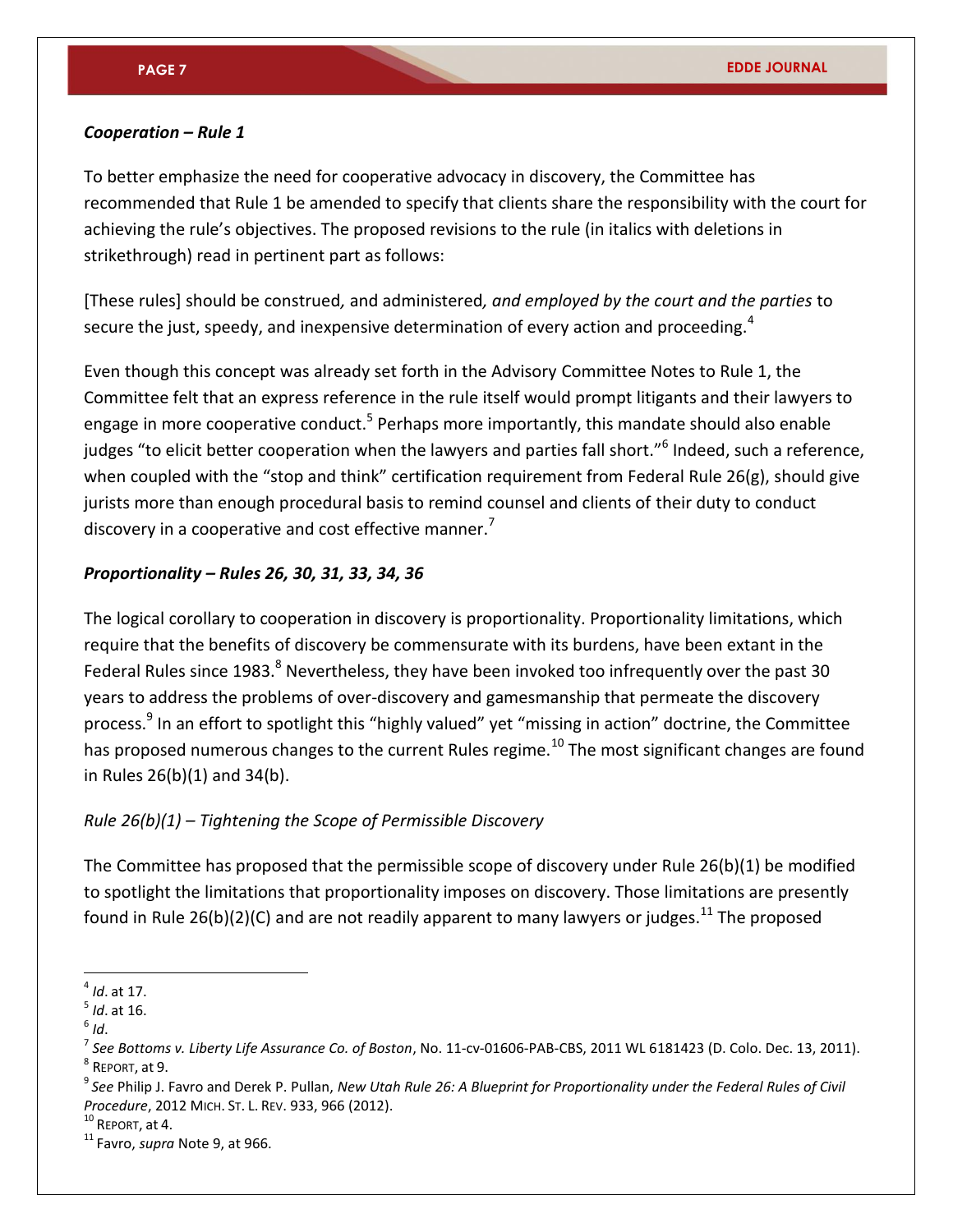modification (in italics) would address this problem by making clear that discovery must satisfy proportionality standards:

Parties may obtain discovery regarding any nonprivileged matter that is relevant to any party's claim or defense *and proportional to the needs of the case considering the amount in controversy, the importance of the issues at stake in the action, the parties' resources, the importance of the discovery in resolving the issues, and whether the burden or expense of the proposed discovery outweighs its likely benefit.*<sup>12</sup>

By moving the proportionality rule directly into the scope of discovery, counsel and the courts should gain a better understanding of the restraints that this concept places on discovery.

Rule 26(b)(1) has additionally been modified to enforce the notion that discovery is confined to those matters that are relevant to the claims or defenses at issue in a particular case. Even though discovery has been limited in this regard for many years, the Committee felt that this limitation was being "swallowed" by the "reasonably calculated" provision in Rule 26(b)(1). $^{13}$  That provision currently provides for the discovery of relevant evidence that is inadmissible so long as it is "reasonably calculated to lead to the discovery of admissible evidence."<sup>14</sup> Despite the narrow purpose of this provision, the Committee found that many judges and lawyers unwittingly extrapolated the "reasonably calculated" wording to broaden discovery beyond the benchmark of relevance.<sup>15</sup> To disabuse courts and counsel of this practice, the "reasonably calculated" phrase has been removed and replaced with the following sentence: "Information within this scope of discovery need not be admissible in evidence to be discoverable."<sup>16</sup>

Similarly, the Committee has recommended eliminating the provision in Rule 26(b)(1) that presently allows the court – on a showing of good cause – to order "discovery of any matter relevant to the subiect matter."<sup>17</sup> In its proposed "Committee Note," the Committee justified this suggested change by reiterating its mantra about the proper scope of discovery: "Proportional discovery relevant to any party's claim or defense suffices."<sup>18</sup>

# *Rule 34(b) – Eliminating Gamesmanship with Document Productions*

The three key modifications the Committee has proposed for Rule 34 are designed to eliminate some of the gamesmanship associated with written discovery responses. The first such change is a requirement in Rule 34(b)(2)(B) that any objection made in response to a document request must be

<sup>12</sup> REPORT, at 19-20.

<sup>13</sup> *Id*. at 11.

 $14$  FED. R. CIV. P. 26(b)(1).

 $15$  REPORT, at 11.

<sup>16</sup> *Id*.

<sup>17</sup> REPORT, at 10-11.

<sup>18</sup> *Id*.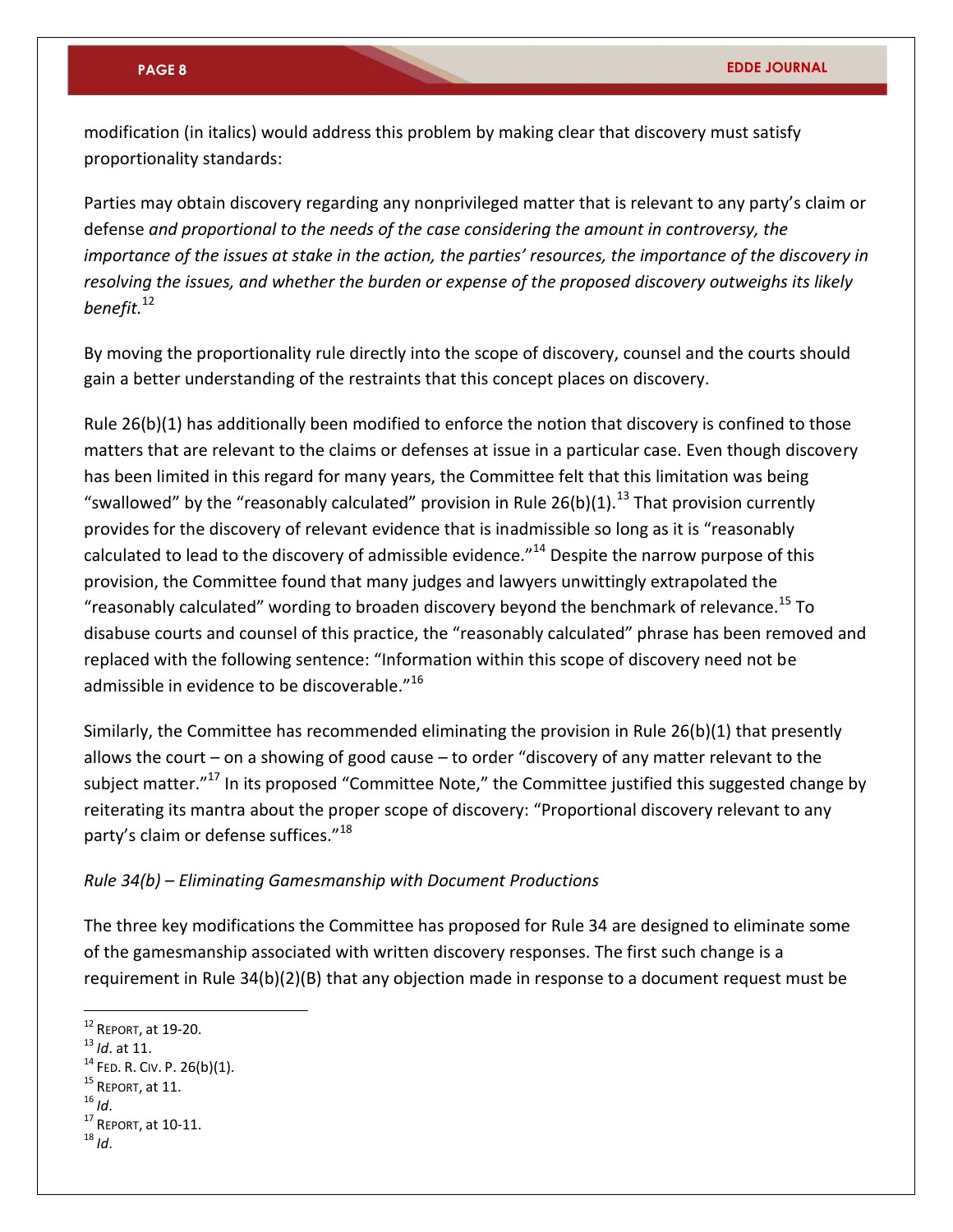stated with specificity.<sup>19</sup> This recommended change is supposed to do away with the assertion of general objections. While such objections have almost universally been rejected in federal discovery practice, they rather remarkably still appear in Rule 34 responses.<sup>20</sup> By including an explicit requirement for specific objections and coupling it with the threat of sanctions for non-compliance under Rule 26(g), the Committee may finally eradicate this practice from discovery.

The second change is calculated to address another longstanding discovery dodge: making a party's response "subject to" a particular set of objections.<sup>21</sup> Whether such objections are specific or general, the Committee concluded that such a conditional response leaves the party who requested the materials unsure as to whether anything was withheld and if so, on what grounds.<sup>22</sup> To remedy this practice, the Committee added the following provision to Rule 34(b)(2)(C): "An objection must state whether any responsive materials are being withheld on the basis of that objection."<sup>23</sup> If enforced, such a requirement could make Rule 34 responses more straightforward and less evasive.

The third change is intended to clarify the uncertainty surrounding the responding party's timeframe for producing documents.<sup>24</sup> As it now stands, Rule 34 does not expressly mandate when the responding party must complete its production of documents.<sup>25</sup> That omission has led to delayed and open-ended productions, which can lengthen the discovery process and increase litigation expenses. To correct this oversight, the Committee proposed that the responding party complete its production "no later than the time for inspection stated in the request or [at] a later reasonable time stated in the response."<sup>26</sup> For so-called "rolling productions," the responding party "should specify the beginning and end dates of the production."<sup>27</sup> Such a provision should ultimately provide greater clarity and increased understanding surrounding productions of ESI.

# *Other Changes – Cost Shifting in Rule 26(c), Reductions in Discovery under Rules 30, 31, 33, 36*

There were several additional changes the Committee recommended that are grounded in the concept of proportionality. While space does not allow for a detailed review of all of these changes, practitioners should take note of the new cost shifting provision in Rule 26(c). That change would expressly enable courts to allocate the expenses of discovery among the parties.<sup>28</sup>

- <sup>21</sup> REPORT, at 15
- <sup>22</sup> *Id*.

- $^{23}$  *Id.*
- <sup>24</sup> *Id*. at 15-16.
- <sup>25</sup> *Id*. at 16. <sup>26</sup> *Id*. at 26.
- <sup>27</sup> *Id*.

<sup>19</sup> *Id*. at 15.

<sup>20</sup> *See*, *e.g.*, *Mancia v. Mayflower Textile Servs. Co.*, 253 F.R.D. 354, 359 (D. Md. 2008).

<sup>28</sup> *Id*. at 12, 20-21, 23.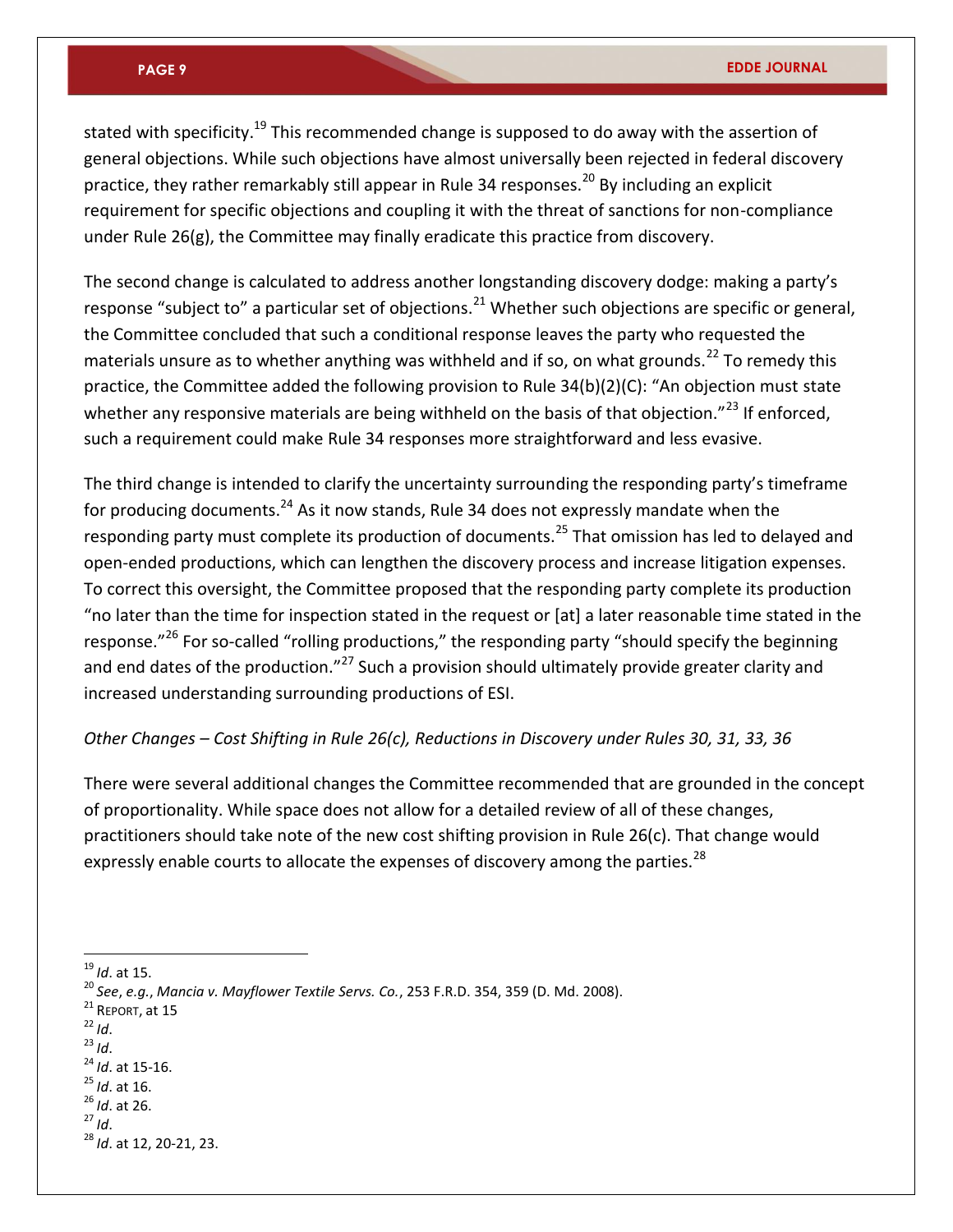The Committee has also suggested reductions in the number of depositions, interrogatories, and requests for admission. Under the draft amendments, the number of depositions is reduced from 10 to 5.<sup>29</sup> Oral deposition time has also been cut from seven hours to six.<sup>30</sup> As for written discovery, the number of interrogatories would decrease from 25 to 15 and a numerical limit of 25 has been introduced for requests for admission.<sup>31</sup> That limit of 25, however, does not apply to requests that seek to ascertain the genuineness of a particular document. $32$ 

### *Case Management – Rules 4, 16, 26, 34*

To better ensure that its objectives regarding cooperation and proportionality are achieved, the Committee has introduced several rules changes that would increase the level of judicial involvement in case management.<sup>33</sup> Most of these changes are designed to improve the effectiveness of the Rule 26(f) discovery conference, to encourage courts to provide input on key discovery issues at the outset of a case, and to expedite the commencement of discovery.

# *Rules 26 and 34 – Improving the Effectiveness of the Rule 26(f) Discovery Conference*

One way that the Committee felt that it could enable greater judicial involvement in case management was to have the parties conduct a more meaningful Rule 26(f) discovery conference.<sup>34</sup> Such a step is significant since courts generally believe that a successful conference is the lynchpin for conducting discovery in a proportional manner.<sup>35</sup>

To enhance the usefulness of the conference, the Committee recommended that Rule 26(f) be amended to specifically require the parties to discuss any pertinent issues surrounding the preservation of ESI.<sup>36</sup> This provision is calculated to get the parties thinking proactively about preservation problems that could arise later in discovery. It is also designed to work in conjunction with the proposed amendments to Rule 16(b)(3) and Rule 37(e). Changes to the former would expressly empower the court to issue a scheduling order addressing ESI preservation issues.<sup>37</sup> Under the latter, the extent to which preservation issues were addressed at a discovery conference or in a scheduling order could very well affect any subsequent motion for sanctions for failure to preserve relevant ESI.<sup>38</sup>

 $\overline{a}$ 

<sup>33</sup> *Id*. at 4.

- $36$  REPORT, at 21.
- <sup>37</sup> *Id*. at 23.
- <sup>38</sup> REPORT, at 23.

<sup>29</sup> *Id*. at 12-14.

<sup>30</sup> *Id*. at 14.

<sup>31</sup> *Id*. at 14-15.

<sup>32</sup> *Id*. at 15.

<sup>34</sup> *Id*. at 23.

<sup>35</sup> *See, e.g.*, 7th CIR. ELEC. DISCOVERY COMM. PRINCIPLES RELATING TO THE DISCOVERY OF ELECTRONICALLY STORED INFORMATION, at princ. 2.05-2.06 (2010).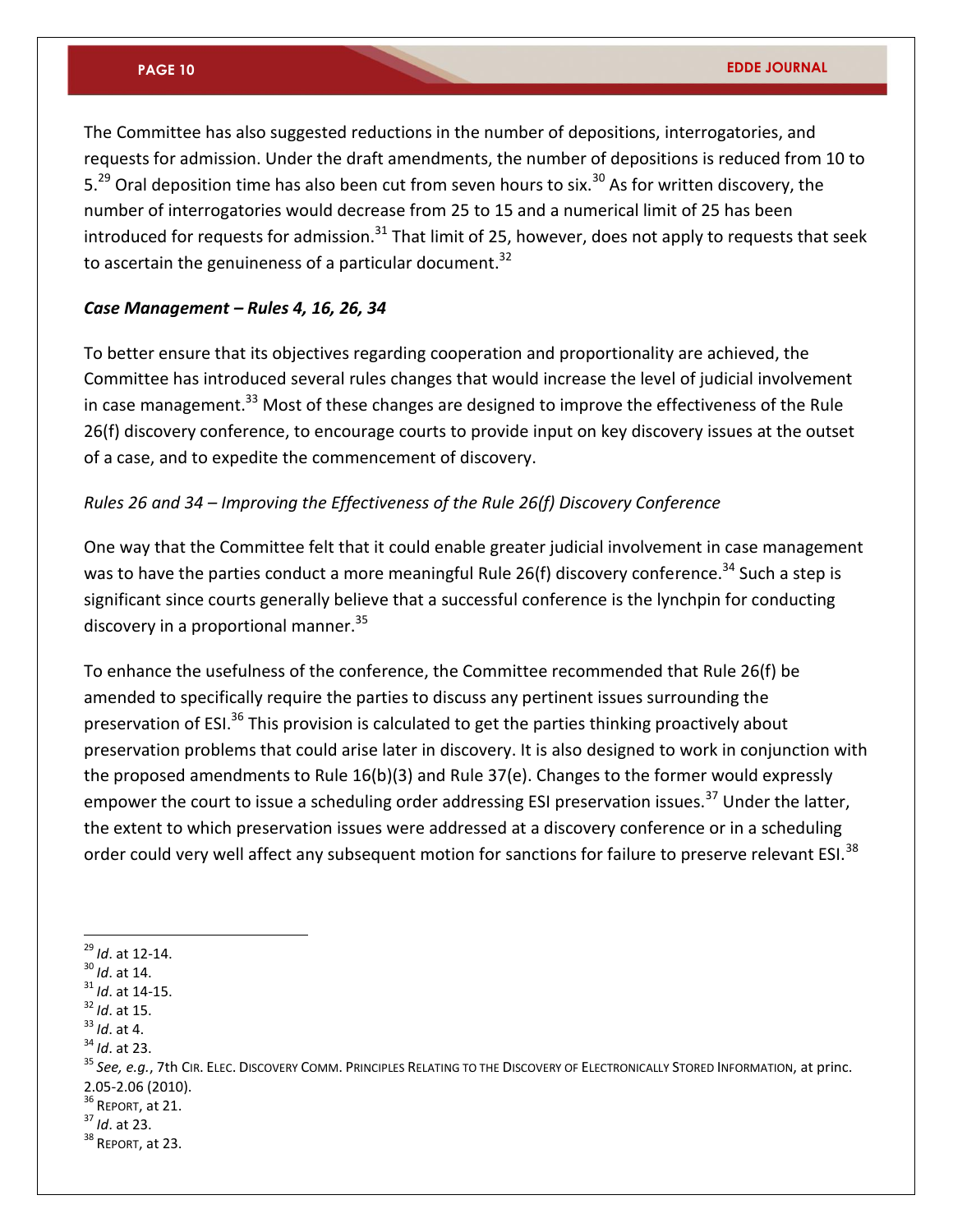Another amendment to Rule 26(f) would require the parties to discuss the need for a "clawback" order under Federal Rule of Evidence 502.<sup>39</sup> Though underused, Rule 502(d) orders generally reduce the expense and hassle of litigating issues surrounding the inadvertent disclosure of ESI protected by the lawyer-client privilege. To ensure this overlooked provision receives attention from litigants, the Committee has drafted a corresponding amendment to Rule 16(b)(3) that would enable the court to weigh in on Rule 502 related issues in a scheduling order.<sup>40</sup>

The final step the Committee has proposed for increasing the effectiveness of the Rule 26(f) conference is to amend Rule 26(d) and Rule 34(b)(2) to enable parties to serve Rule 34 document requests prior to that conference.<sup>41</sup> These "early" requests, which are not deemed served *until* the conference, are "designed to facilitate focused discussion during the Rule 26(f) conference."<sup>42</sup> This, the Committee hopes, will enable the parties to subsequently prepare Rule 34 requests that are more targeted and proportional to the issues in play. $43$ 

# *Rule 16 – Greater Judicial Input on Key Discovery Issues*

As mentioned above, the Committee has suggested adding provisions to Rule 16(b)(3) that track those in Rule 26(f) so as to provide the opportunity for greater judicial input on certain eDiscovery issues at the outset of a case.<sup>44</sup> In addition to these changes, Rule  $16(b)(3)$  would also allow a court to require that the parties caucus with the court before filing a discovery-related motion.<sup>45</sup> The purpose of this provision is to encourage judges to informally resolve discovery disputes before the parties incur the expense of fully engaging in motion practice.<sup>46</sup> According to the Committee, various courts have used similar arrangements under their local rules that have "proven highly effective in reducing cost and delay."<sup>47</sup>

# *Rules 4 and 16 – Expediting the Commencement of Discovery*

The Committee has also recommended that the time for the commencement of discovery be shortened after the filing of the complaint so as to expedite the eventual disposition of a given case. In particular, Rule 4(m) would be revised to shorten time to serve the summons and complaint from 120

- <sup>41</sup> *Id*. at 8-9.
- <sup>42</sup> *Id*. at 23.
- <sup>43</sup> *Id*. at 9.
- <sup>44</sup> *Id*. at 7.
- <sup>45</sup> *Id*. at 7-8. <sup>46</sup> *Id*. at 7.
- <sup>47</sup> *Id*. at 23.

 $\overline{a}$ <sup>39</sup> *Id*. at 7, 23.

<sup>40</sup> *Id*. at 7, 18.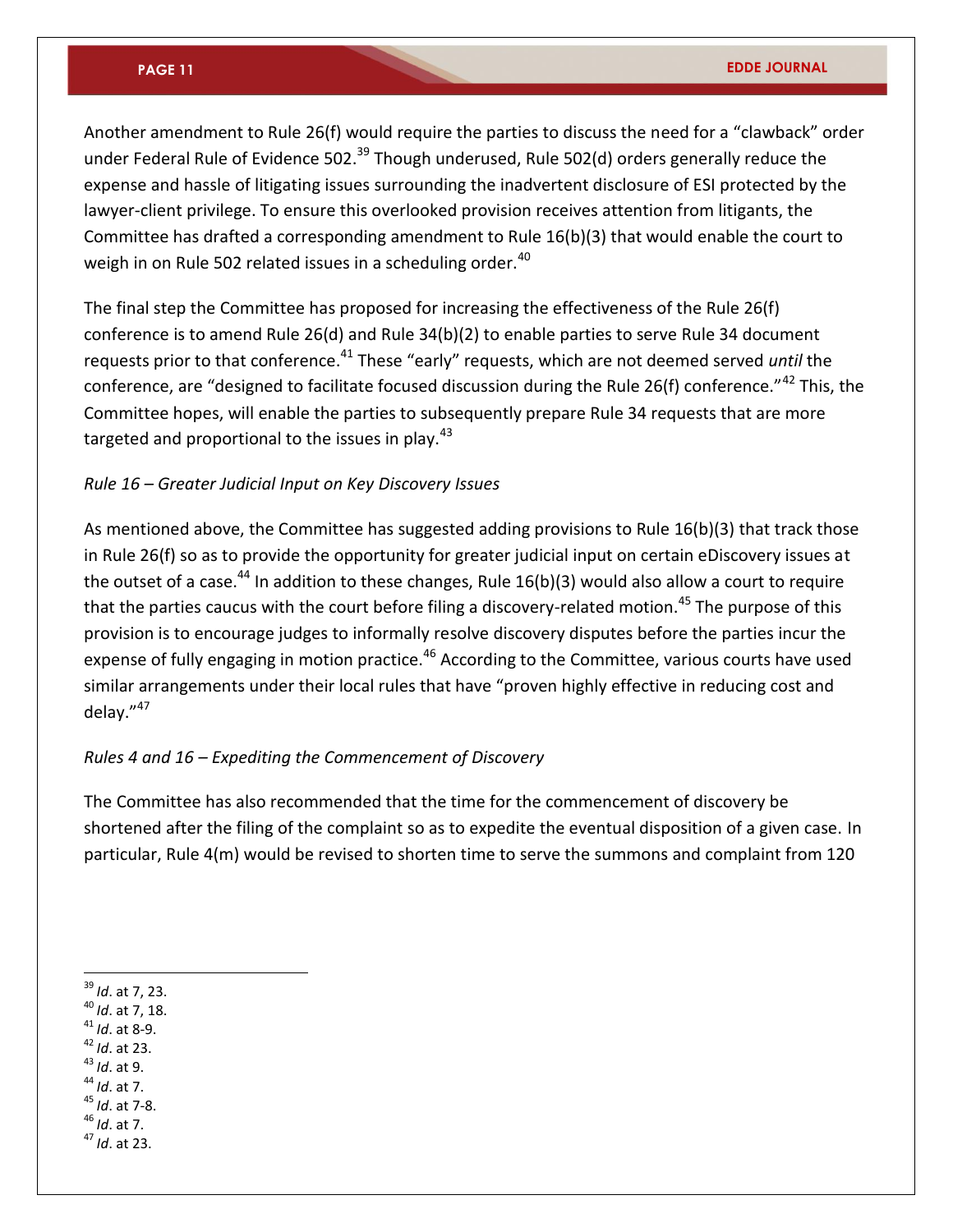days to 60 days.<sup>48</sup> In addition, Rule 16(b)(2) would reduce by thirty days the time when a court must issue a scheduling order.<sup>49</sup>

# **Preservation and Sanctions under a Revised Federal Rule 37(e)**

The Committee has separately considered issues regarding the over-preservation of evidence and the appropriate standard of culpability required to impose sanctions for any failures to preserve relevant information. Even though the current iteration of Rule 37(e) is supposed to provide guidance on these issues, amendments were deemed necessary given the inherent limitations with the rule.<sup>50</sup>

As it now stands, Rule 37(e) is designed to protect litigants from court sanctions when the programmed operation of their computer systems automatically destroys ESI.<sup>51</sup> Nevertheless, the rule has largely proved ineffective as a national standard because it does not apply to pre-litigation information destruction activities. As a result, courts often used their inherent authority to bypass the rule's protections and punish clients that negligently, though not nefariously, destroyed documents before a lawsuit was filed. Moreover, the rule applied only to ESI and did not address issues surrounding the preservation of paper documents or other forms of evidence.<sup>52</sup> All of which has caused confusion among parties over what needs to be maintained for litigation, resulting in the over-preservation of information $53$ 

The amendments to Rule 37(e) are designed to address these issues by "providing a uniform standard in federal court for sanctions for failure to preserve."<sup>54</sup> They do so by removing the possibility that courts could impose sanctions under Rule 37(b)(2)(A) for either negligent or grossly negligent conduct in connection with preservation obligations.<sup>55</sup> Instead, the proposal would shield pre-litigation destruction of information from sanctions except where "the party's actions" resulted in either of the following:

(i) caused substantial prejudice in the litigation and were willful or in bad faith; or

(ii) irreparably deprived a party of any meaningful opportunity to present or defend against the claims in the litigation. $56$ 

<sup>48</sup> *Id*. at 4-5.

<sup>49</sup> *Id*. at 5-6.

<sup>50</sup> *Id*. at 44.

<sup>51</sup> *See* Philip J. Favro, *Sea Change or Status Quo: Has the Rule 37(e) Safe Harbor Advanced Best Practices for Information Management?*, 11 MINN. J.L. SCI. & TECH. 317 (2010).

<sup>52</sup> REPORT, at 44.

<sup>53</sup> *Id*. at 35.

<sup>54</sup> *Id*. at 46.

<sup>55</sup> *Id*.

<sup>56</sup> *Id*. at 43.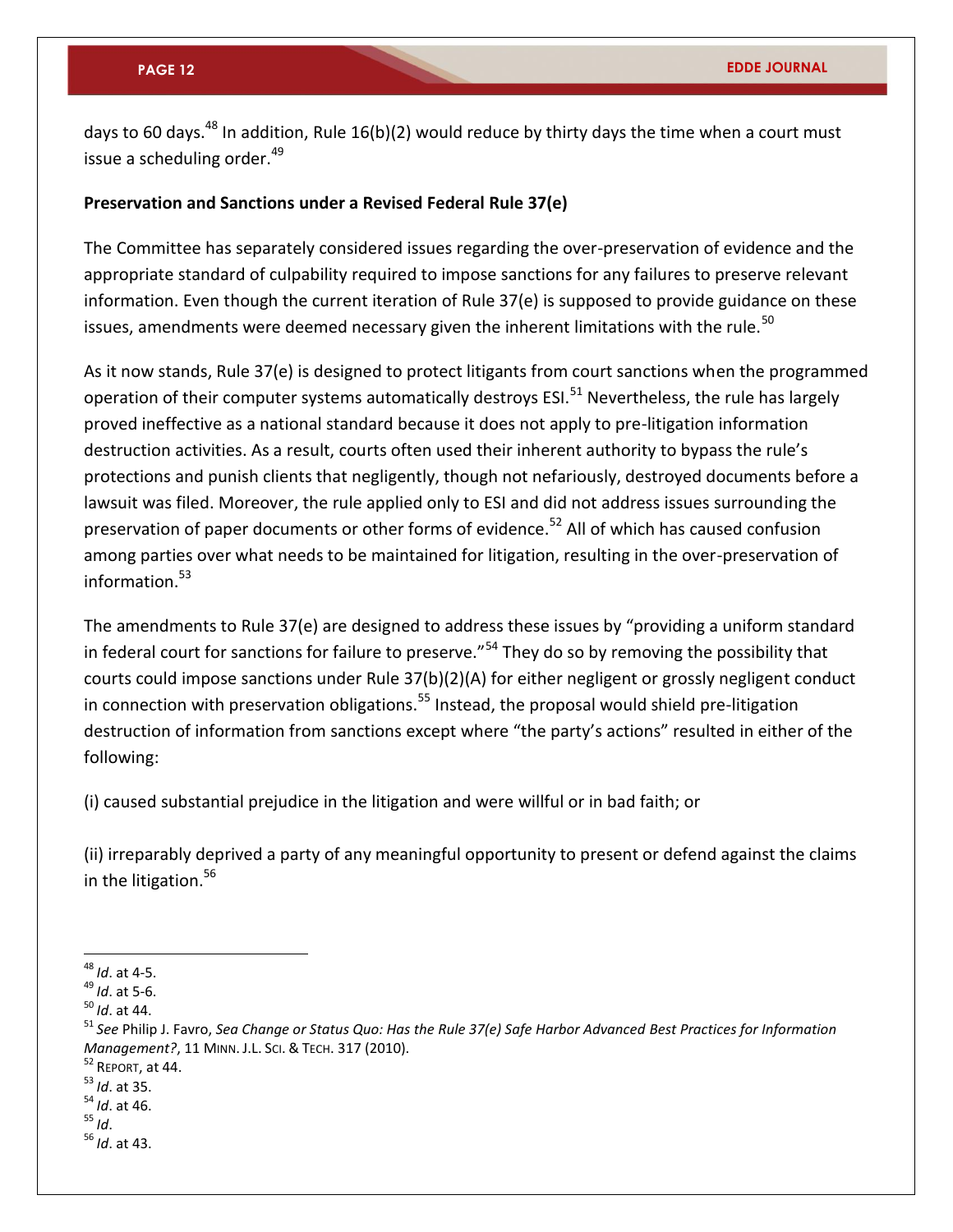In making a determination on this issue, courts could not just rely on their inherent powers.<sup>57</sup> Instead, they would employ a multifaceted analysis to examine the nature and motives underlying the party's information retention decisions. Such factors include:

(A) the extent to which the party was on notice that litigation was likely and that the information would be discoverable;

(B) the reasonableness of the party's efforts to preserve the information;

(C) whether the party received a request to preserve information, whether the request was clear and reasonable, and whether the person who made it and the party consulted in good faith about the scope of preservation;

(D) the proportionality of the preservation efforts to any anticipated or ongoing litigation; and

(E) whether the party timely sought the court's guidance on any unresolved disputes about preserving discoverable information.<sup>58</sup>

By ensuring that the analysis includes a broad range of considerations, the proposed rule appears to delineate a balanced approach to preservation questions. Such an approach may very well benefit companies, which could justify a reasonable document retention strategy on best corporate practices for defensible deletion. The Committee contemplates as much, observing that "a party that adopts reasonable and proportionate preservation measures should not be subject to sanctions."<sup>59</sup>

While the draft amendments to Rule 37(e) provide some key protections to organizational litigants, the proposed rule also addresses some of the lingering concerns from the plaintiffs' bar. For example, the rule specifically empowers the court to order "additional discovery" or other "curative measures" when a litigant has destroyed information that it should have retained for litigation.<sup>60</sup> Under these provisions, an aggrieved party can ferret out the circumstances surrounding the destruction of that data. If the party uncovers evidence suggesting the destruction was sufficiently grievous, it could ultimately justify the imposition of sanctions under either of the above tests.

#### **The Timeline for Action on the Proposed Amendments**

Whether you favor or disagree with the proposed amendments, now is the time to share your opinion with the Committee. Public comment on the amendments is open through February 15, 2014. Comments may be provided in writing. Alternatively, oral testimony may be offered at one of the Committee's three public meetings.

<sup>57</sup> *Id*. at 45.

<sup>58</sup> *Id*. at 43-44.

<sup>59</sup> *Id*. at 35.

<sup>60</sup> *Id*. at 48.